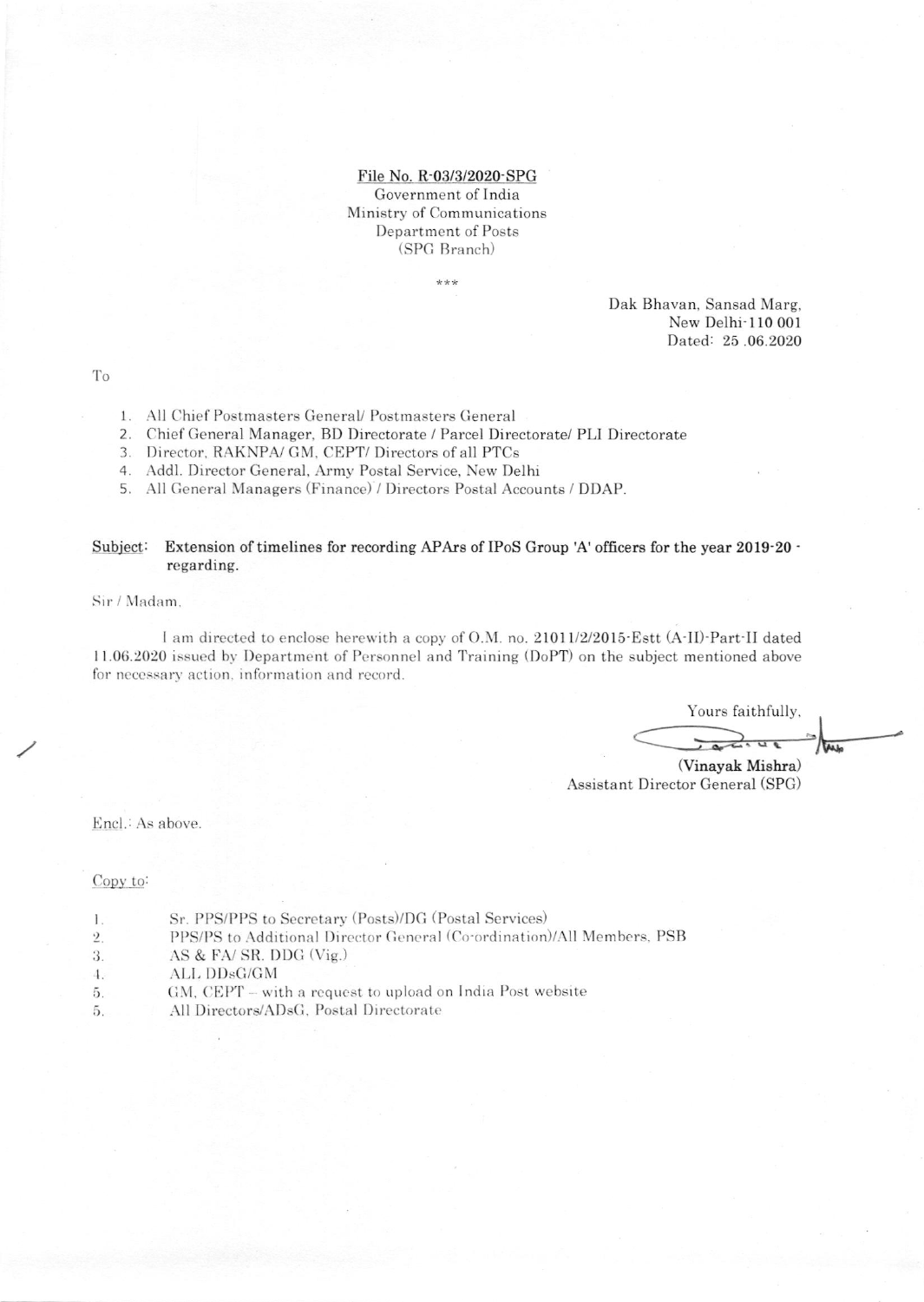## 121751/2020/ADG(SGP)-DoP

# No.21011/02/2015-Est(A-II)-Part II Government of India Ministry of Personnel, Public Grievances and Pensions Department of Personnel & Training

North Block, New Delhi 11th June 2020

### OFFICE MEMORANDUM

Subject: Extension of timelines for recording of Annual Performance Assessment Report (APAR) of Group 'A', 'B' and 'C' officer of Central Civil Services for the year 2019-2020.

The undersigned is directed to invite attention to this Department's O.M. of even number dated 30.03.2020 on the above subject, extending the timelines for distribution/online generation, recording and completion of APAR for the year 2019-20 for Group 'A', 'B' and 'C' officers of Central Civil Services, as a one-time measure, owing to the situation arising out of the lockdown due to spread of corona virus.

In view of prevailing situation it has been decided to further extend the 2 timelines for distribution/online generation, recording and completion of APAR for the year 2019-20 for Group 'A'. B' and 'C' officers of Central Civil Services, as a onetime measure, as specified in Annexure.

3 The extended timelines for the APAR year 2019-20 shall also apply to the reporting / reviewing / accepting authorities, who have demitted office or retired from service on or after 29 02 2020 and they shall be allowed to record their remarks till the respective extended cut-off dates:

 $\Delta$ Further, the decision conveyed vide O.M. of even number dated 22.05.2020 delinking recording and completion of APAR for the year 2019-20 from the conduct of Annual Medical Examination and thereafter submission of summary of Medical Report by 31.12.2020, shall continue.

> (Kabindra Joshi) Director Tel:23093180

All Ministries/Departments/Cadre Controlling authorities of the Government of India

 $-1-$ 

#### Copy to:

- AIS Division, DoP&T, North Block, New Delhi  $\mathbf{1}$
- NIC. DoP&T for uploading on DoP&T Website  $\overline{2}$